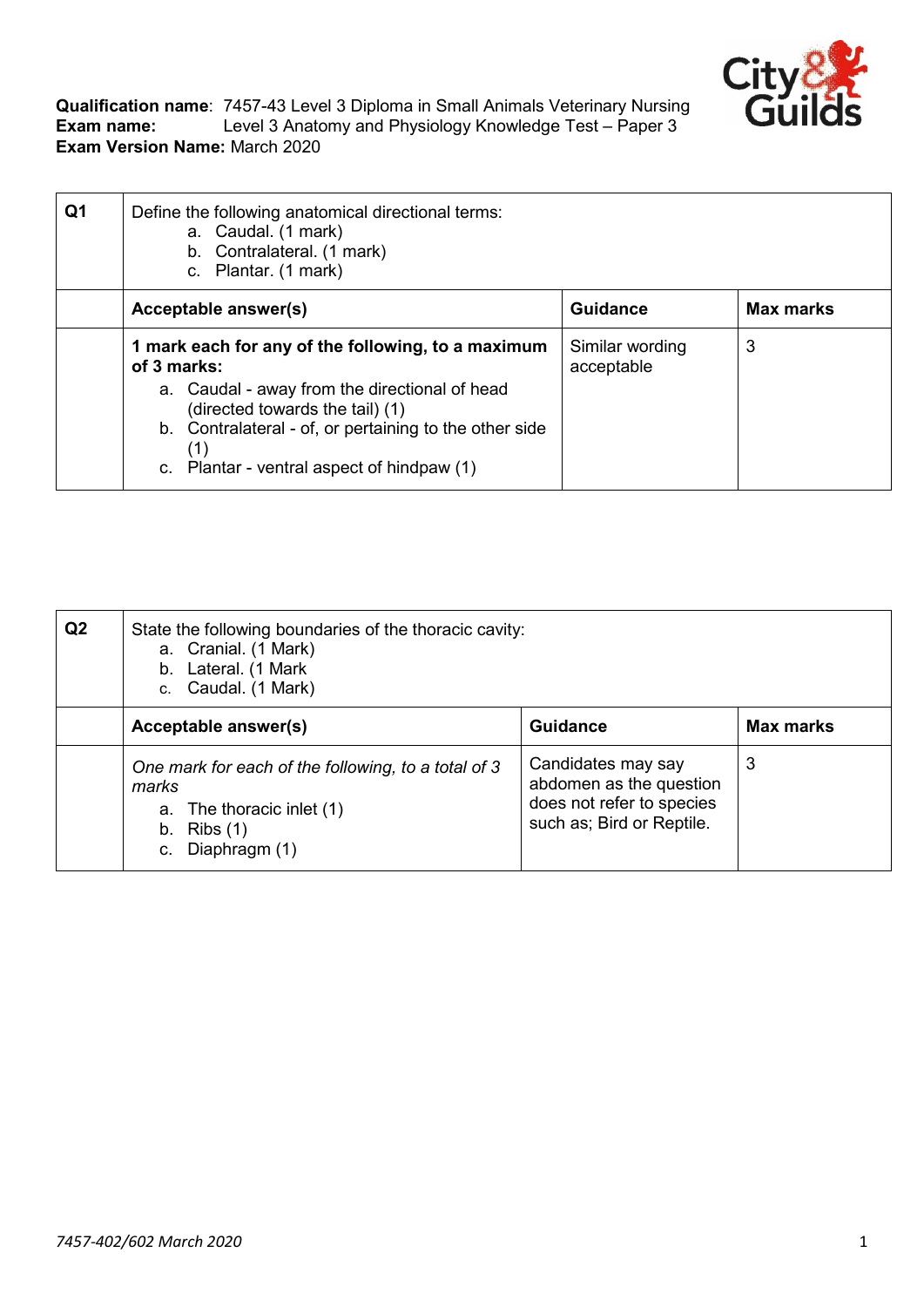| Q <sub>3</sub> | Name one palpable artery and state where it is anatomically positioned in a dog. (2 marks)                                                                                                                                                                                                                                                                                                                                                                                                                                                                                                                                                       |                                  |                  |
|----------------|--------------------------------------------------------------------------------------------------------------------------------------------------------------------------------------------------------------------------------------------------------------------------------------------------------------------------------------------------------------------------------------------------------------------------------------------------------------------------------------------------------------------------------------------------------------------------------------------------------------------------------------------------|----------------------------------|------------------|
|                | <b>Acceptable Answer(s)</b>                                                                                                                                                                                                                                                                                                                                                                                                                                                                                                                                                                                                                      | <b>Guidance</b>                  | <b>Max Marks</b> |
|                | 1 mark for artery and 1 mark for the position;<br>Sublingual artery (1) ventral aspect of tongue (1).<br>Labial (1) upper lip (1).<br>$\bullet$<br>Carotid artery (1) ventrolateral aspect of neck (1).<br>Brachial artery (1) medial aspect of elbow (1).<br>٠<br>Femoral artery (1) medial aspect of femur/upper hindlimb<br>(1).<br>Tarsal/carpal (1) carpus/tarsus of lower limbs (1).<br>Dorsal metatarsal artery (1) dorsum of the metatarsal<br>$\bullet$<br>area $(1)$ .<br>Palmar/plantar digital (1) below carpal pad of forelimb (1).<br>٠<br>Coccygeal artery (1) ventral aspect of base of tail (1).<br>Any other acceptable answer | Similar<br>wording<br>acceptable | $\overline{2}$   |

| Q4 | State the function of the following organelles in an animal cell:<br>a. Mitochondrion. (1 mark)<br>b. Ribosomes. (1 mark)<br>c. Lysosomes. (1 mark)                                                                                                                 |                               |                  |
|----|---------------------------------------------------------------------------------------------------------------------------------------------------------------------------------------------------------------------------------------------------------------------|-------------------------------|------------------|
|    | Acceptable answer(s)                                                                                                                                                                                                                                                | <b>Guidance</b>               | <b>Max marks</b> |
|    | 1 mark each for any of the following, to a<br>maximum of 3 marks:<br>a. Mitochondrion - power house / releases<br>energy / energy production (1)<br>b. Ribosomes - protein synthesis/production<br>(1)<br>c. Lysosomes - phagocytosis/cell<br>digestion/defence (1) | Similar wording<br>acceptable | 3                |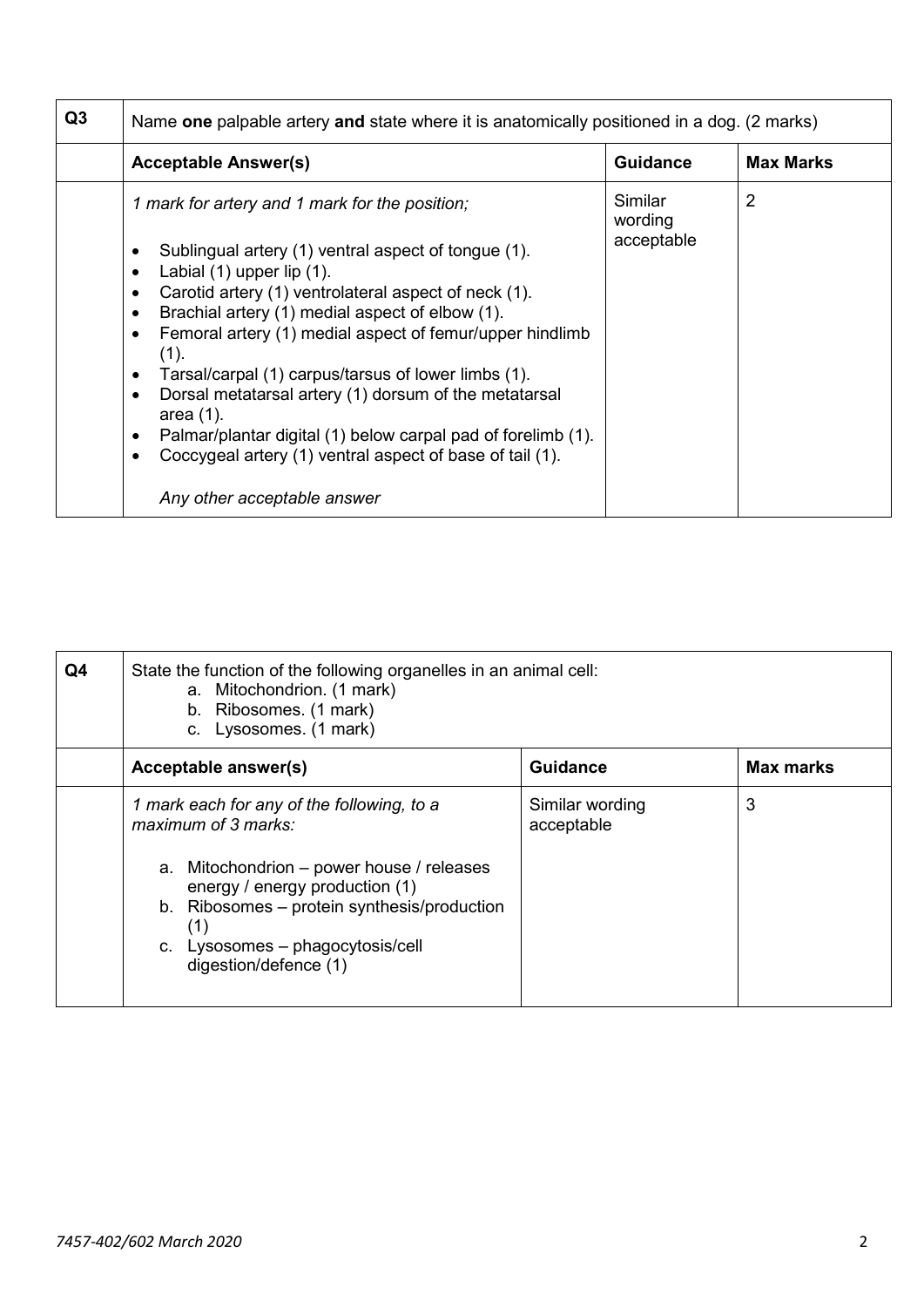| Q <sub>5</sub> | Explain the function of the following glands:<br>a. Exocrine. (2 marks)<br>Endocrine. (2 marks)<br>b. |                                                                                                                                   |                               |                  |
|----------------|-------------------------------------------------------------------------------------------------------|-----------------------------------------------------------------------------------------------------------------------------------|-------------------------------|------------------|
|                |                                                                                                       | <b>Acceptable Answer(s)</b>                                                                                                       | <b>Guidance</b>               | <b>Max marks</b> |
|                | marks                                                                                                 | One mark for each of the following, to a total of 2                                                                               | Similar wording<br>acceptable | 4                |
|                |                                                                                                       | a. Exocrine glands produce and secrete<br>substances locally on to an epithelial<br>surface (1) by means of a duct (1)            |                               |                  |
|                |                                                                                                       | <b>b.</b> Endocrine glands produce and secrete<br>hormones directly into the blood (1) rather<br>than through ductless glands (1) |                               |                  |

| Q <sub>6</sub> | Explain the role and function of the liver and gall bladder in the digestion and metabolism of fats.<br>(4 marks)                                                                                                                                     |                               |                  |  |
|----------------|-------------------------------------------------------------------------------------------------------------------------------------------------------------------------------------------------------------------------------------------------------|-------------------------------|------------------|--|
|                | <b>Acceptable Answer(s)</b>                                                                                                                                                                                                                           | <b>Guidance</b>               | <b>Max Marks</b> |  |
|                | The liver is responsible for the production of bile<br>(1) which is transported via the bile duct. (1)<br>The gall bladder releases the bile into the small<br>intestine/ duodenum (when needed) (1) where it is<br>use to digest/ emulsify fats (1). | Similar wording<br>acceptable | 4                |  |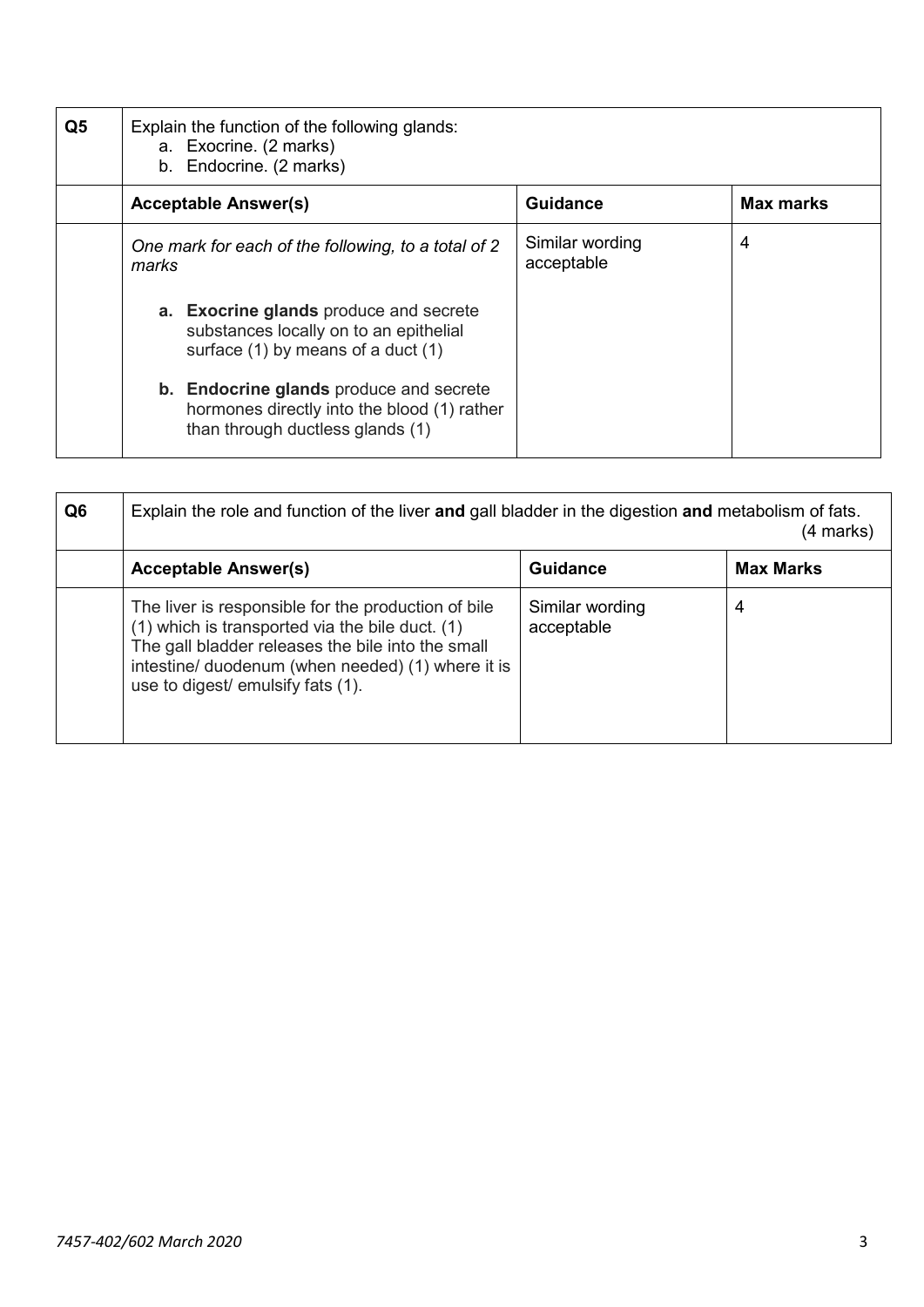| Q7 | Explain the function of the following components of the peripheral nervous systems:<br>(a) Somatic nervous system. (2 mark)<br>(b) Autonomic nervous system including the parasympathetic and sympathetic nervous systems.<br>$(6$ marks) |                               |                  |  |
|----|-------------------------------------------------------------------------------------------------------------------------------------------------------------------------------------------------------------------------------------------|-------------------------------|------------------|--|
|    | <b>Acceptable Answer(s)</b>                                                                                                                                                                                                               | <b>Guidance</b>               | <b>Max Marks</b> |  |
|    | (a) Two marks for the following;                                                                                                                                                                                                          | Similar wording<br>acceptable | 8                |  |
|    | The somatic nervous system is associated with<br>the voluntary control (1) of (body movements)<br>innervating skeletal muscles (1)                                                                                                        |                               |                  |  |
|    | (b) One mark for each of the following<br>functions, to a total of 6 marks:                                                                                                                                                               |                               |                  |  |
|    | The autonomic nervous system is associated<br>with the involuntary control (1) of (body<br>movements) innervating smooth and cardiac<br>muscles (1)                                                                                       |                               |                  |  |
|    | The parasympathetic nervous system is<br>involved in maintaining the body in a calm/relaxed<br>state (1) digestive activity increased (1)                                                                                                 |                               |                  |  |
|    | The sympathetic nervous system is involved in<br>preparing the body for physical action (excitable<br>state)/is often referred to as the fight-or-flight<br>response (1) digestive activity decreased (1)                                 |                               |                  |  |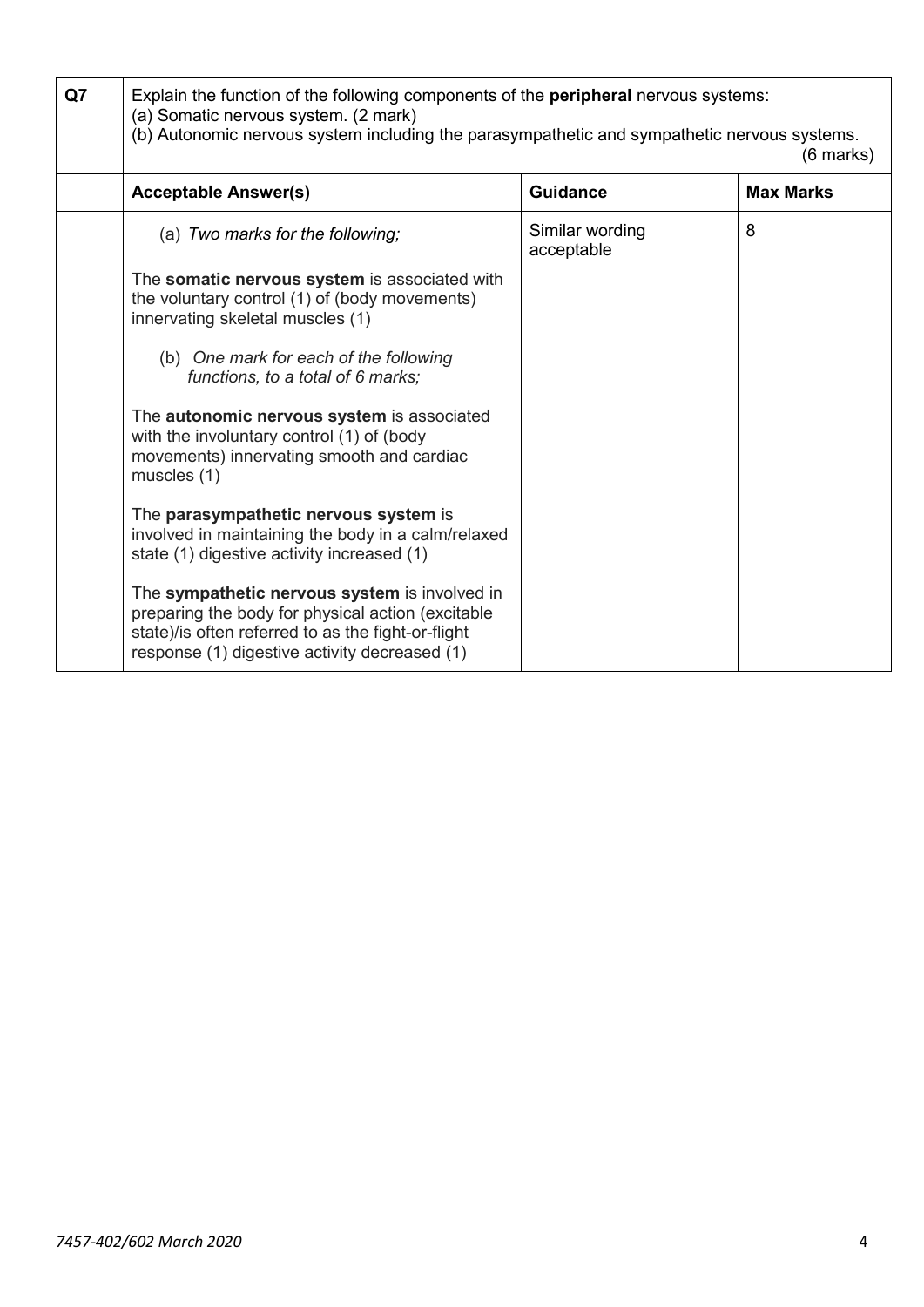| Q8 | Describe the structure and function of the following components of the eye:<br>a. Cornea. (2 marks)<br>b. Iris. (2 marks)<br>c. Retina. (2 marks)                                                                                                                                                                                                                                                                                                                                                                                                                                                                                                                                                                                                                                                                                                                                                                                                               |                               |                  |
|----|-----------------------------------------------------------------------------------------------------------------------------------------------------------------------------------------------------------------------------------------------------------------------------------------------------------------------------------------------------------------------------------------------------------------------------------------------------------------------------------------------------------------------------------------------------------------------------------------------------------------------------------------------------------------------------------------------------------------------------------------------------------------------------------------------------------------------------------------------------------------------------------------------------------------------------------------------------------------|-------------------------------|------------------|
|    | <b>Acceptable Answer(s)</b>                                                                                                                                                                                                                                                                                                                                                                                                                                                                                                                                                                                                                                                                                                                                                                                                                                                                                                                                     | <b>Guidance</b>               | <b>Max Marks</b> |
|    | One mark for the structure and one mark for the<br>function to a total of 2 marks:                                                                                                                                                                                                                                                                                                                                                                                                                                                                                                                                                                                                                                                                                                                                                                                                                                                                              | Similar wording<br>acceptable | 6                |
|    | Cornea<br><b>Structure</b> - Curved (bi-concave) transparent layer (at<br>the front of the eye) $(1)$<br><b>Function</b> - Bends and refracts the light to the retina /<br>controls and focuses entry of light into the eye (1)<br>One mark for the structure and one mark for the<br>function to a total of 2 marks;<br><b>Iris</b><br><b>Structure</b> - The coloured part (at the front of the eye)<br>contains the pupil. It is made up of smooth muscle (1)<br><b>Function</b> – Responds/controls the amount of light<br>entering the eye by constriction and dilation of the<br>pupil (1)<br>One mark for the structure and one mark for the<br>function to a total of 2 mark;<br><b>Retina</b><br><b>Structure</b> - The inside layer at the back of the eye<br>contains the light sensitive cells called rods and cones<br>(1)<br><b>Function</b> - Rods respond to black and white (night)<br>vision). Cones respond to coloured light (day time) (1) |                               |                  |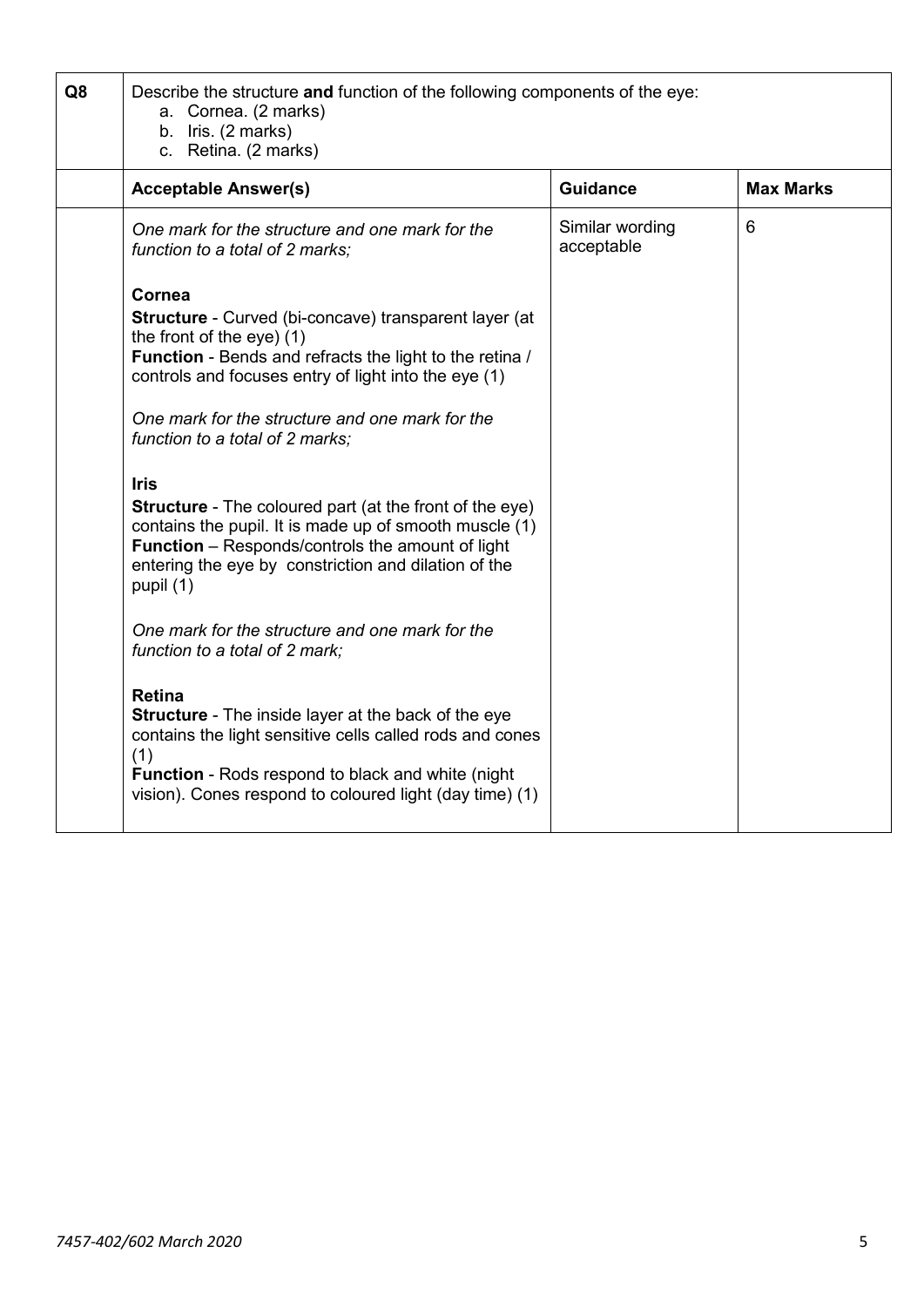| Q <sub>9</sub> | State four anatomical features specific to the digestive system of a Passerine bird. (4 marks)                                      |          |           |  |
|----------------|-------------------------------------------------------------------------------------------------------------------------------------|----------|-----------|--|
|                | <b>Acceptable Answer(s)</b>                                                                                                         | Guidance | Max marks |  |
|                | Any of the following, for a total of 4 marks;                                                                                       |          | 4         |  |
|                | Presence of a Beak (1)<br>Crop(1)<br>enzymatic stomach/proventriculus (1)<br>muscular stomach/ventriculus/gizzard (1)<br>Cloaca (1) |          |           |  |

| Q10 | Describe the following terms in relation to respiration:<br>a. External respiration. (1 mark)<br>b. Internal respiration. (1 mark)<br>c. Tidal volume. (1 mark)<br>d. Minute volume. (1 mark)<br>e. Obligate nasal breathing. (1 mark) |                               |                  |
|-----|----------------------------------------------------------------------------------------------------------------------------------------------------------------------------------------------------------------------------------------|-------------------------------|------------------|
|     | <b>Acceptable Answer(s)</b>                                                                                                                                                                                                            | <b>Guidance</b>               | <b>Max Marks</b> |
|     | One mark for each of the description, for a total of 5<br>marks;                                                                                                                                                                       | Similar wording<br>acceptable | 5                |
|     | (a) <b>External respiration</b> $-$ the process of breathing<br>in and out of the lungs (1)                                                                                                                                            |                               |                  |
|     | (b) Internal respiration $-$ the process of oxygen<br>being diffused into the cells from the blood and the<br>uptake of carbon dioxide from the cells back into the<br>blood (tissue respiration) (1)                                  |                               |                  |
|     | (c) Tidal volume - volume of air breathed in and out<br>of the lungs during a respiration cycle (1)                                                                                                                                    |                               |                  |
|     | (d) <b>Minute volume</b> $-$ tidal volume x number of<br>breaths per minute (1)                                                                                                                                                        |                               |                  |
|     | (e) Obligate nasal breathing - ability to breathe<br>through the nose rather than the mouth whilst<br>feeding (1)                                                                                                                      |                               |                  |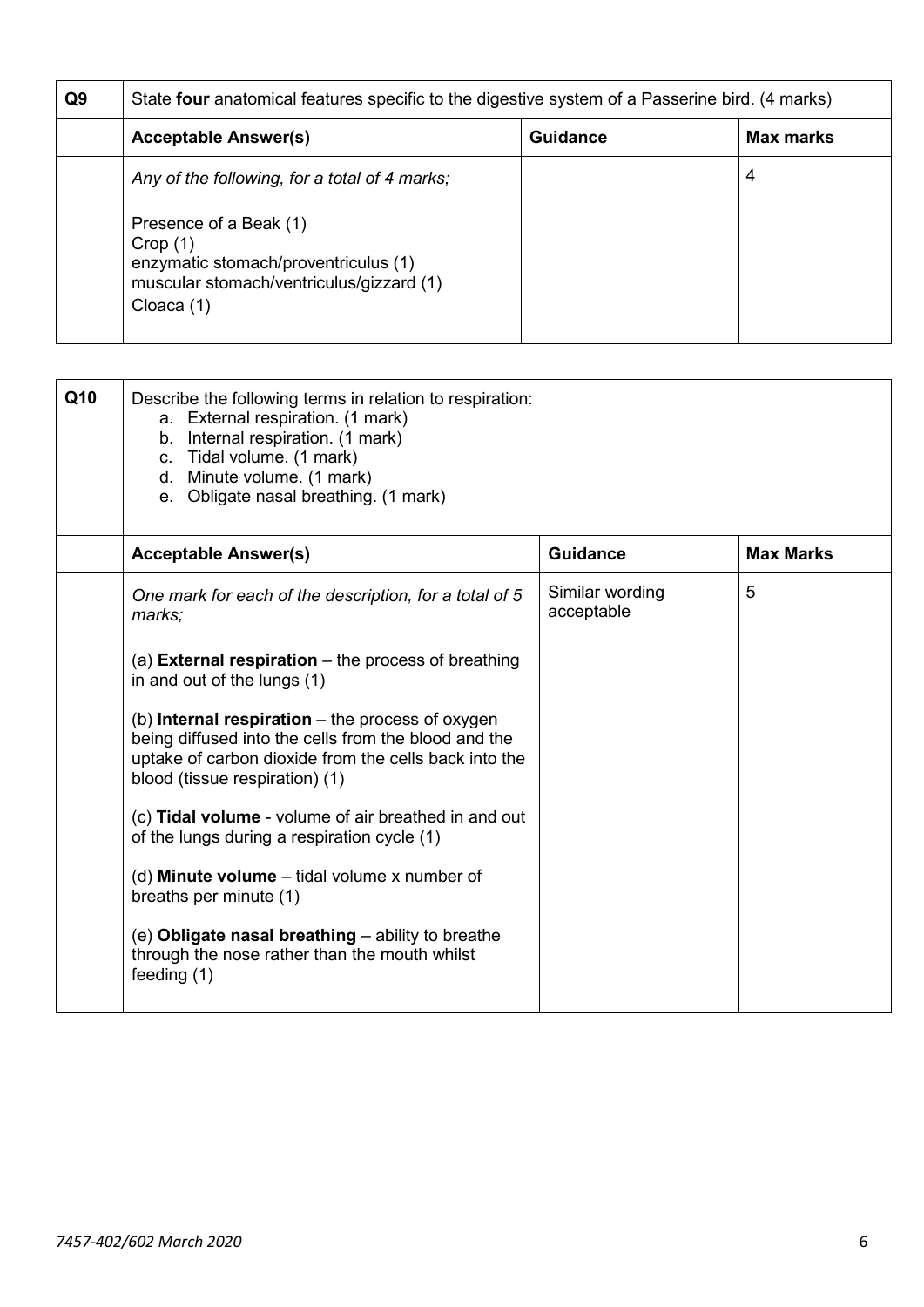| Q11 | Name the <b>three</b> extrinsic muscles of the forelimb. (3 marks)                                                                             |                                                                                                                |                  |  |
|-----|------------------------------------------------------------------------------------------------------------------------------------------------|----------------------------------------------------------------------------------------------------------------|------------------|--|
|     | <b>Acceptable Answer(s)</b>                                                                                                                    | <b>Guidance</b>                                                                                                | <b>Max Marks</b> |  |
|     | Any of the following, for a total of 3 marks;<br>Brachiocephalicus (1)<br>Trapezius (1)<br>Latissimus dorsi (1)<br>Any other acceptable answer | Incorrect spelling can be<br>accepted provided the<br>marker is satisfied with<br>the candidate's<br>knowledge | 3                |  |

| Q12 | List <b>three</b> functions of the kidney. (3 marks)                                                                                                                                                                                                                                                                                                                          |                 |                  |
|-----|-------------------------------------------------------------------------------------------------------------------------------------------------------------------------------------------------------------------------------------------------------------------------------------------------------------------------------------------------------------------------------|-----------------|------------------|
|     | <b>Acceptable Answer(s)</b>                                                                                                                                                                                                                                                                                                                                                   | <b>Guidance</b> | <b>Max Marks</b> |
|     | Any of the following, for a total of 3 marks;                                                                                                                                                                                                                                                                                                                                 |                 | 3                |
|     | • Controls fluid balance (1)<br>• Controls electrolyte balance/levels (1)<br>• Excretion of nitrogenous waste (1)<br>• Regulates blood pressure / blood volume (1)<br>• Regulates $pH(1)$<br>• Converts fat soluble vitamin D to a water-soluble form (1)<br>• Releases erythrogenin/erythropoietin in anaemic patients<br>(1)<br>• RAA system in relation to homeostasis (1) |                 |                  |
|     | Any other appropriate answer                                                                                                                                                                                                                                                                                                                                                  |                 |                  |